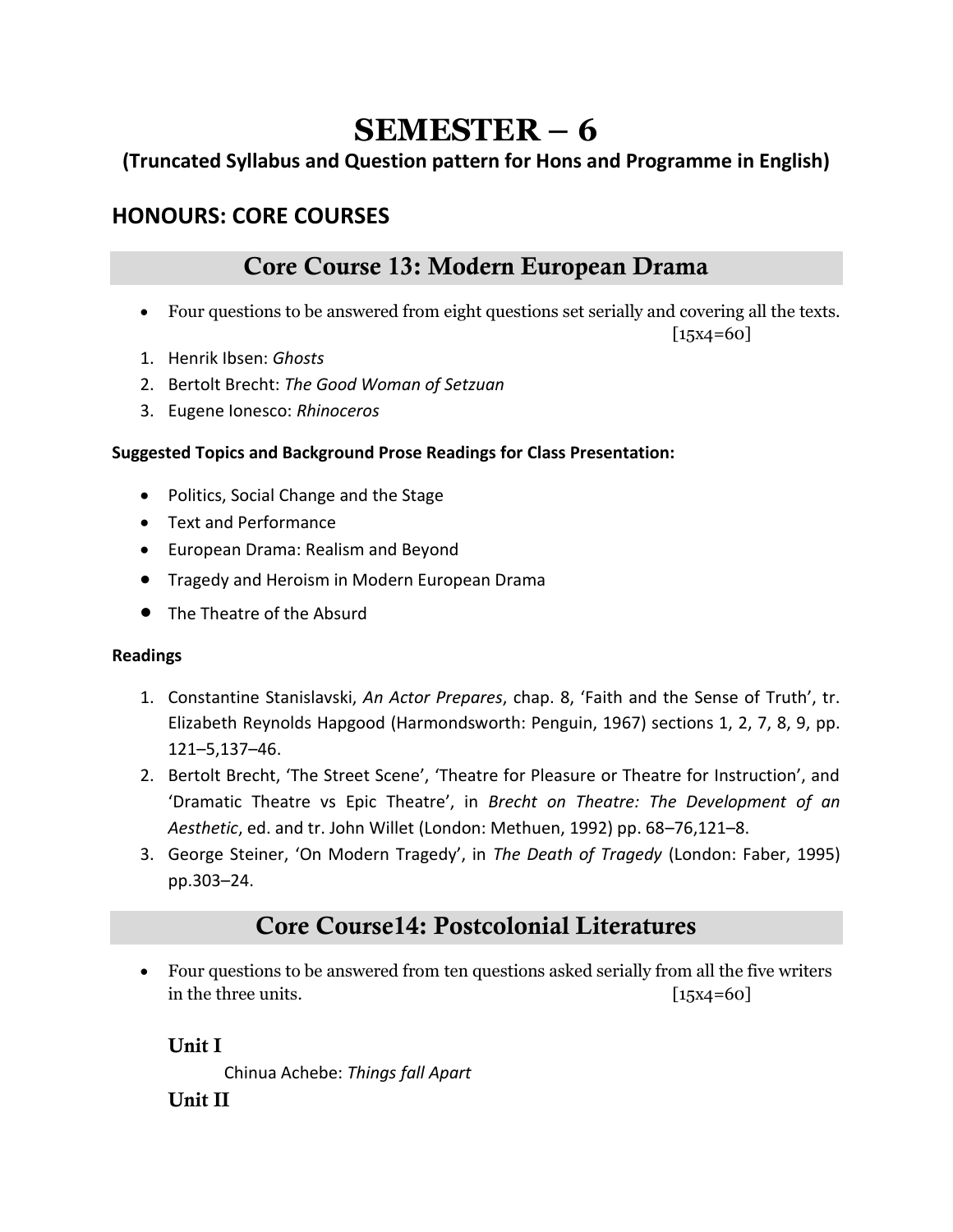- 1. Bessie Head: 'The Collector of Treasures'
- 2. Ama Ata Aidoo: 'The Girl Who Can'

### Unit III

- 1. Pablo Neruda: *Tonight I can Write; The Way Spain was*
- 2. Mamang Dai: *Small Towns and the River; The Voice of the Mountain*

### **Suggested Topics and Background Prose Readings for Class Presentation**

- Decolonization, Globalization and Literature
- Literature and Identity Politics
- Writing for the New World Audience
- Region, Race and Gender
- Postcolonial Literature and Questions of Form

### **Readings**

- 1. Franz Fanon, 'The Negro and Language', in *Black Skin, White Masks*, tr. Charles Lam Markmann (London: Pluto Press, 2008) pp.8–27.
- 2. Ngugi wa Thiong'o, 'The Language of African Literature', in *Decolonising the Mind* (London: James Curry, 1986) chap. 1, sections 4–6.

## **HONOURS: ELECTIVE COURSE:**

# **DSE [Discipline Specific Elective Courses ]**

**Any one of the following Topics to be opted by the Honours students in 6thSem as DSE Paper 3**

# **Topic E: Indian Literature in English Translation: Poems and Stories**

• Four questions to be answered from eight questions set serially and covering all the writers equally in Unit I and II.  $\begin{bmatrix} 15x4 = 60 \end{bmatrix}$ 

### **Unit I:**

- 1. Rabindranath Tagore:*The Golden Boat, Conch, Arrival*
- 2. Jibanananda Das: *I shall return to this Bengal, BanalataSen*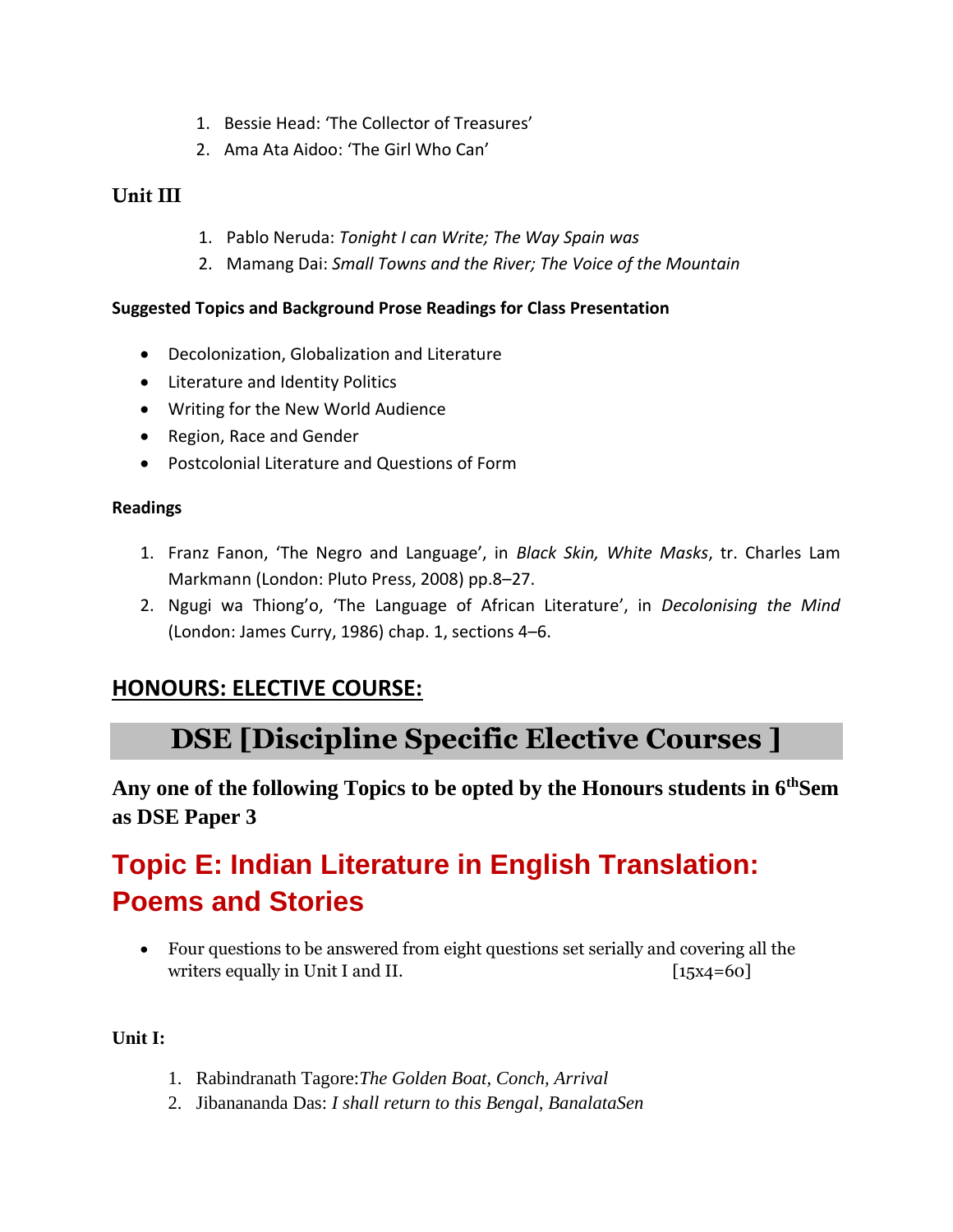### **Unit II:**

- 1. Premchand: 'The Shroud', in *Penguin Book of Classic Urdu Stories*, ed. M. Assaduddin (New Delhi: Penguin /Viking 2006).
- 2. Sarat Chandra Chattopadhyay: *Mahesh* (Drought and other Stories, Sahitya Academy Edition)

# **Topic F: Indian Literature in English Translation: Plays**

• Four questions to be answered from eight questions set serially and covering both the texts equally from Unit I and Unit II. [15x4=60]

#### **Unit I:**

GirishKarnard: *Hayavadana*

#### **Unit II:**

Mahasweta Devi: *Mother of 1084*

### **Any one of the following Topics to be opted by the Honours students in 6thSem as DSE Paper 4**

# **Topic G: Partition Literature**

• Four questions to be answered from eight questions set serially and covering all the texts.

 $[15x4=60]$ 

- 1. Bapsi Sidhwa*: Ice Candy Man*
- 2. Khushwant Singh: *Train To Pakistan*
- 3. Bhisham Sahni: *Tamas*

#### **Suggested topics and readings for Class Presentations:**

- History
- Politics
- Partition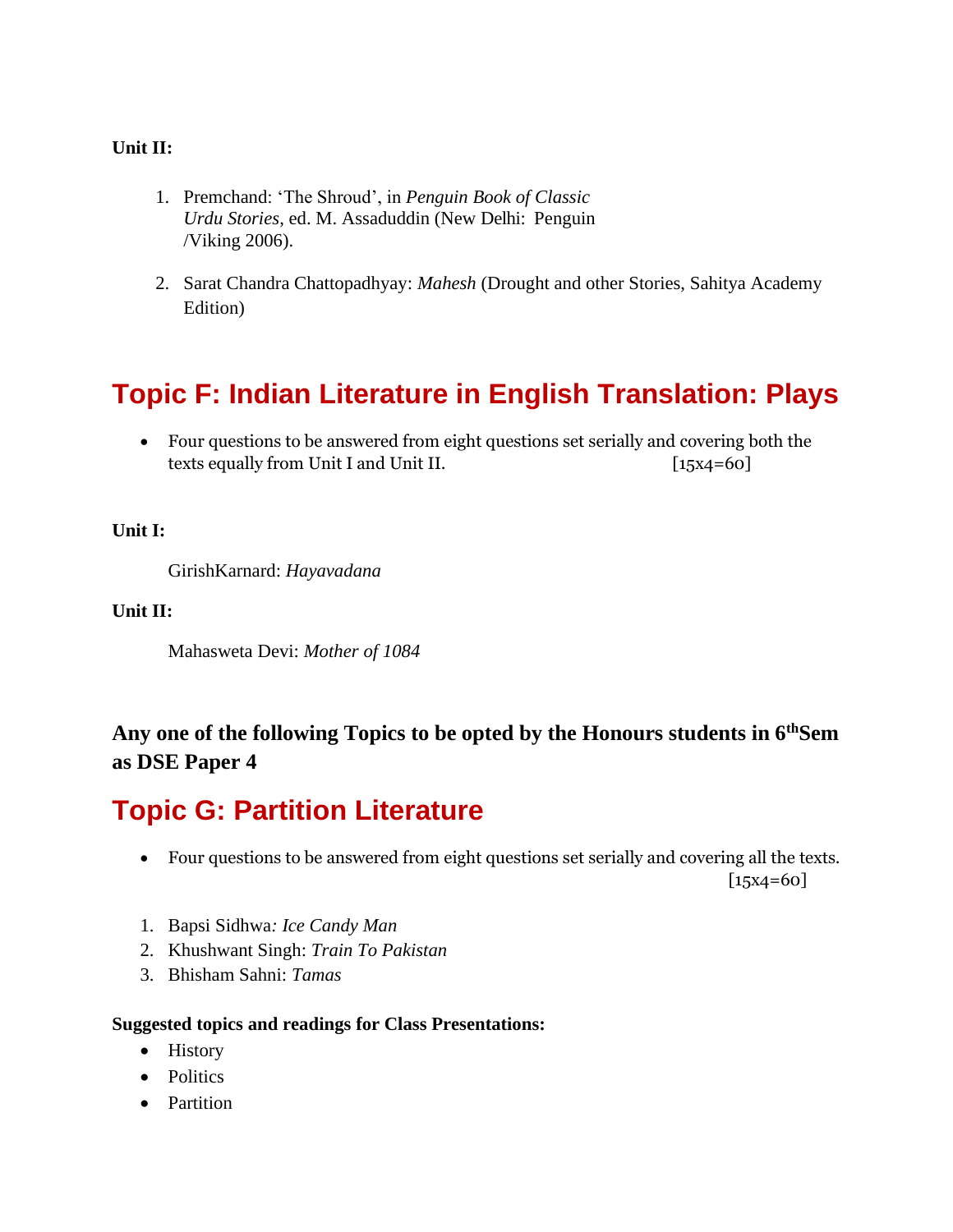# **Topic H: Science Fiction and Detective Literature**

- Four questions to be answered from eight questions set serially and covering all the texts.  $[15x4=60]$
- 1. Satyajit Ray "Professor Shonku and the UFO" from *Incredible Adventures of Professor Shonku*
- 2. Arthur Conan Doyle –*The Hound of the Baskervilles*
- 3. H. R. F. Keating *Inspector Ghote goes by Train*

### **Suggested topics and readings for Class Presentations:**

- Crime across the media constructions of criminal identity
- Cultural stereotypes in crime fiction
- Crime fiction and cultural nostalgia
- Crime fiction and ethics

#### **Readings:**

- 1. J.Edmund Wilson, "Who cares Who Killed Roger Ackroyd?', The New Yorker, 20 June 1945.
- 2. George Orwell, Raffles and Miss Blandish, available at: [www.georgeorwell.org/Raffles\\_and \\_ Miss\\_Blandish/O.html.](http://www.georgeorwell.org/Raffles_and%20_%20Miss_Blandish/O.html)
- 3. W.H. Auden, The Guilty Vicarage, available at: <harpers.org/archive/1948/05/the-guiltyvicarage/>
- 4. Satyajit Roy: *Incredible Adventures of Professor Shonku*, Penguin Books, 1994, Delhi.

## **ELECTIVE FOR PROG (DSC1=SEC1):**

# **Ability Enhancement Elective Course Skill Enhancement Course (SEC)**

### **Paper: Business Communication**

• Four questions to be answered from ten questions asked serially from topic numbers 1 to 5. [15x4=60]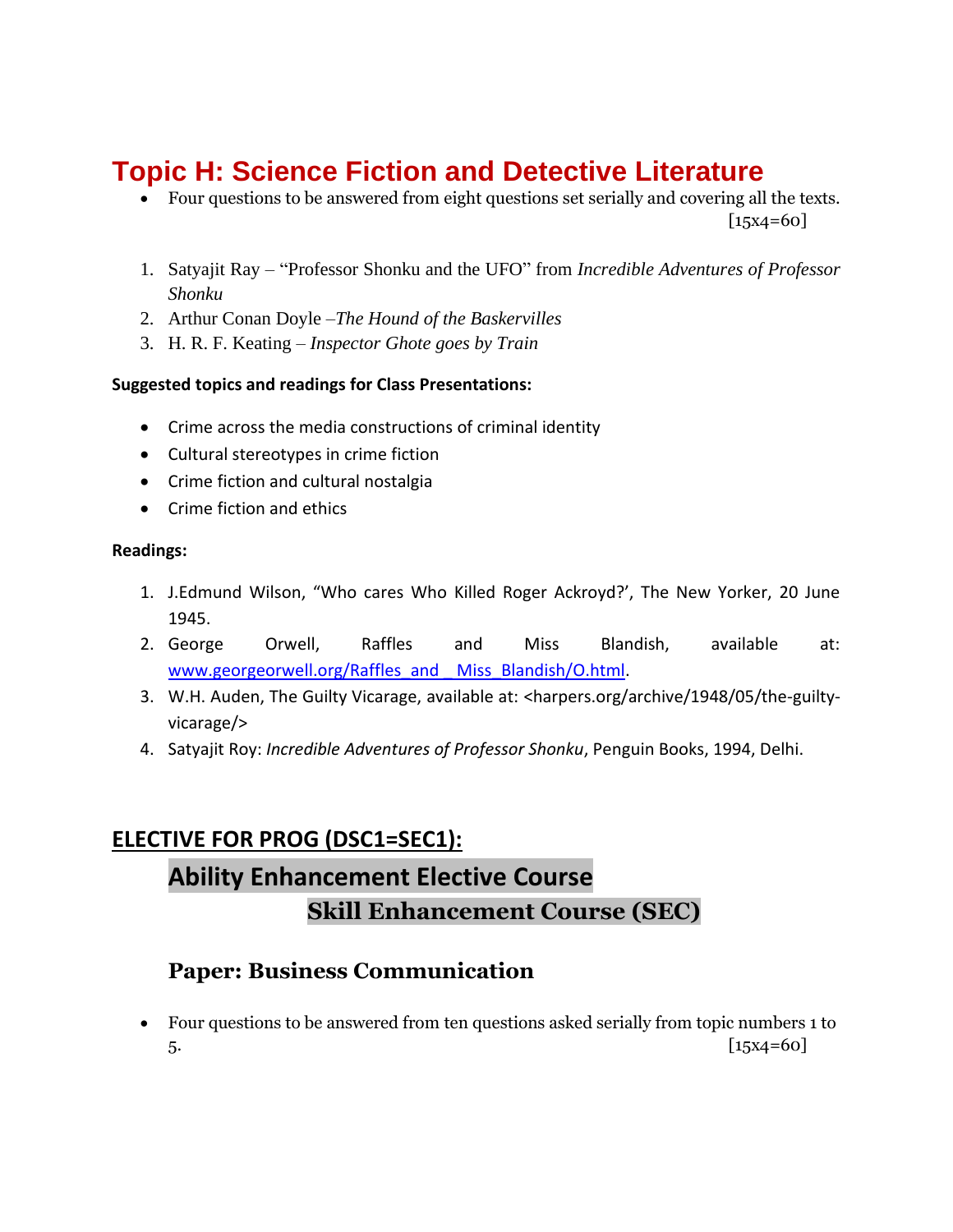- 1. Introduction to the essentials of Business Communication: Theory and practice
- 2. Citing references, and using bibliographical and research tools
- 3. Writing a project report
- 4. Summarizing annual report of companies
- 5. Writing minutes of meetings

### **Suggested Readings:**

- 1. Scot, O.; *Contemporary Business Communication*. Biztantra, New Delhi.
- 2. Lesikar, R.V. & Flatley, M.E.; *Basic Business Communication Skills for Empowering the Internet Generation*, Tata McGraw Hill Publishing Company Ltd. NewDelhi.
- 3. Ludlow, R. & Panton, F.; *The Essence of Effective Communications*, Prentice Hall Of India Pvt. Ltd., New Delhi.
- 4. R. C. Bhatia, *Business Communication*, Ane Books Pvt Ltd, NewDelhi.
- 5. *English for Business communication*: 2nd edition, CUP by Simon Sweeney.

## **OR**

### **Paper: Technical Writing**

- Four questions to be answered from eight questions asked serially from all the topics combined. [15x4=60]
- 1. Communication: Language and communication, differences between speech and writing, distinct features of speech, distinct features of writing.
- 2. Writing Skills; Selection of topic, thesis statement, developing the thesis introductory, developmental, transitional and concluding paragraphs.
- 3. Technical Writing: Scientific and technical subjects; formal and informal writings; formal writings/reports, letters, notices.

### **SUGGESTED READINGS**

- 1. M. Frank. *Writing as thinking: A guided process approach*, Englewood Cliffs, Prentice Hall Reagents.
- 2. L. Hamp-Lyons and B. Heasely. *Study Writing; A course in written English*. For academic and professional purposes, Cambridge Univ.Press.
- 3. R. Quirk, S. Greenbaum, G. Leech and J. Svartik.*A comprehensive grammar of the English language*, Longman, London.
- 4. Daniel G. Riordan & Steven A. Panley. "Technical Report Writing Today" Biztaantra.
- 5. N.P. Sudharshana & C. Savitha. *English for Technical Communication*, CUP.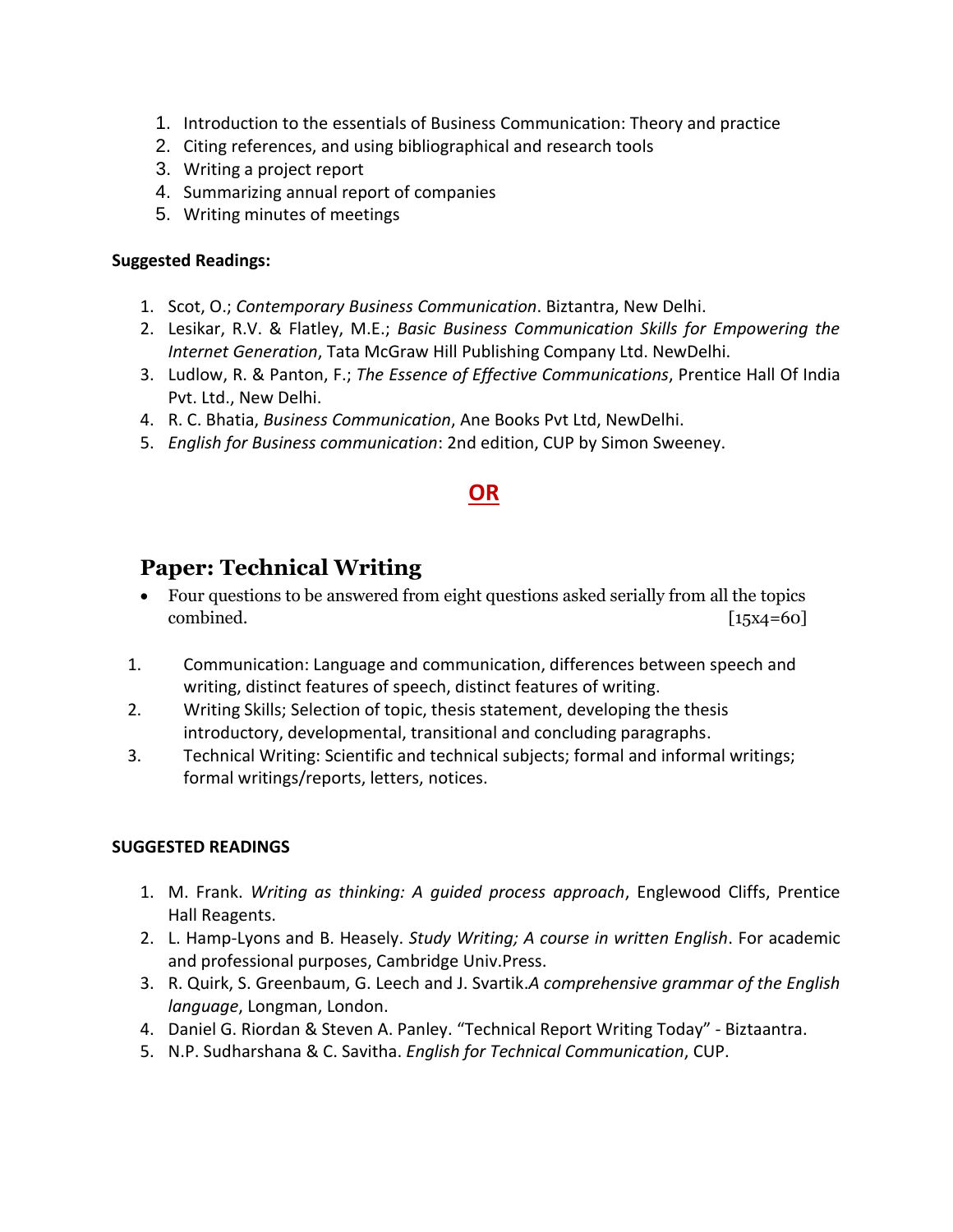## **ELECTIVE FOR PROG:**

# **DSE [Discipline Specific Elective Courses ]**

### **Any one of the following Topics to be opted by the Programme students in 6thSem as DSE Paper 2**

### **Topic C: Partition Literature**

• Four questions to be answered from eight questions set serially and covering all the texts.

 $[15x4=60]$ 

- 1. BapsiSidhwa: *Ice Candy Man*
- 2. Khushwant Singh: *Train To Pakistan*
- *3.* BhishamSahni: *Tamas*

### **Suggested topics and readings for Class Presentations:**

- History
- Politics
- Partition

### **Topic D: Science Fiction and Detective Literature**

- Four questions to be answered fromeight questions set serially and covering all the texts.  $[15x4=60]$ 
	- 1. Satyajit Ray "Professor Shonku and the UFO" from *Incredible Adventures of Professor Shonku*
	- 2. Arthur Conan Doyle –*The Hound of the Baskervilles*
	- 3. H. R. F. Keating *Inspector Ghote goes by Train*

### **Suggested topics and readings for Class Presentations:**

- Crime across the media constructions of criminal identity
- Cultural stereotypes in crime fiction
- Crime fiction and cultural nostalgia
- Crime fiction and ethics